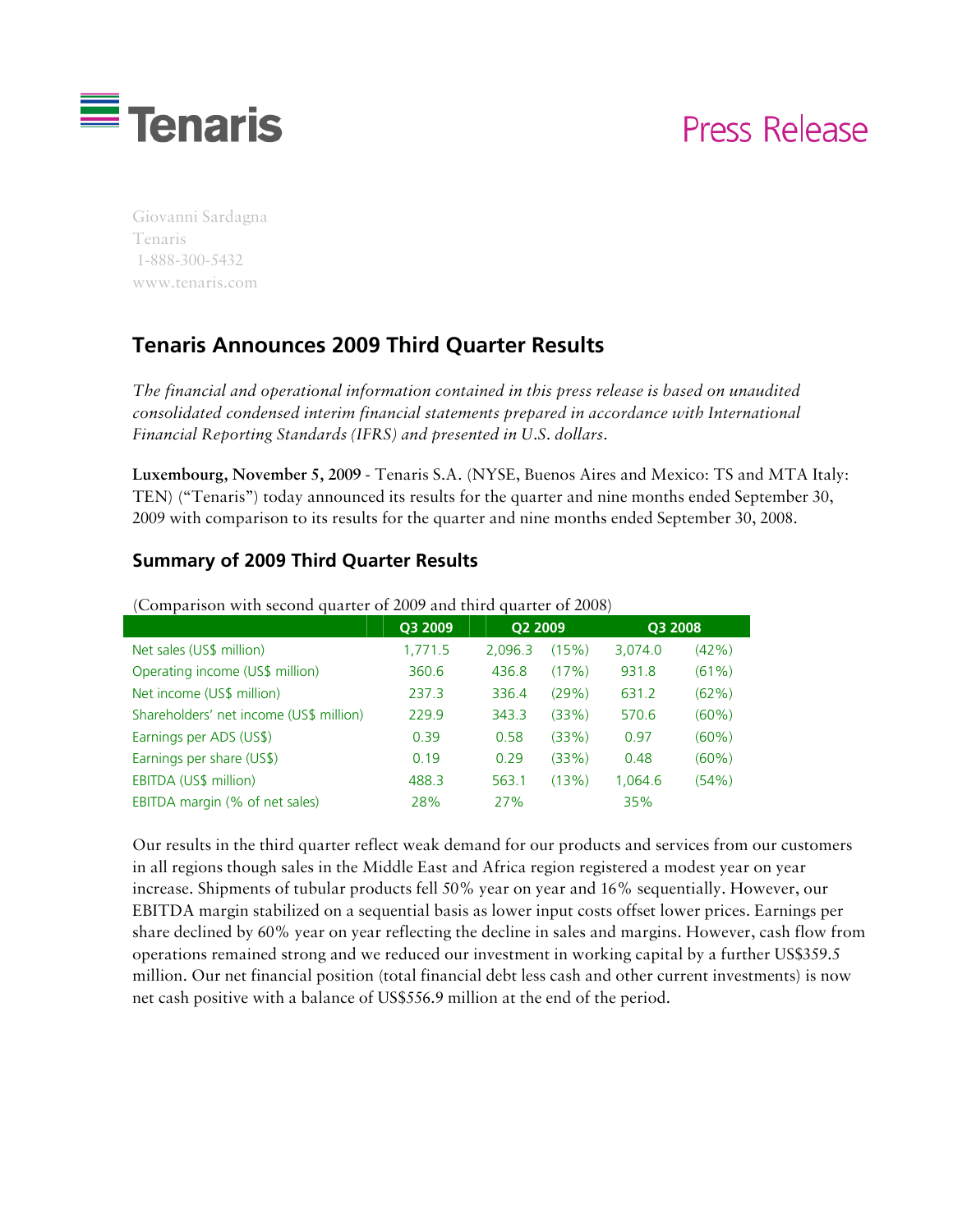#### **Interim Dividend Payment**

Our board of directors approved the payment of an interim dividend of US\$0.13 per share (US\$0.26 per ADS), or approximately US\$153 million. The payment date will be November 26, 2009 (however, because such date is not a business day in the US, shareholders in all jurisdictions may receive their interim dividend on or after November 27, 2009, which is the first business day following the stated payment date), and the ex-dividend date will be November 23, 2009.

#### **Market Background and Outlook**

Global oil prices have risen during the first nine months of 2009 from their low of around US\$30 per barrel at the beginning of the year and now stand around US\$75-80 per barrel. The increase in oil prices is supported by expectations for a continuing recovery in the outlook for global growth led by the resilient performance of the Chinese economy and OPEC actions to curtail production. North American gas prices have recently rebounded from their lows below US\$3.00 per million BTU but production has not yet fallen in line with demand and gas in storage is now at historically high levels.

The international count of active drilling rigs, as published by Baker Hughes, continued to decline during the third quarter. It averaged 969 during the third quarter of 2009, 1% lower than the second quarter of 2009 and 12% lower than the same quarter of the previous year. The corresponding rig count in the US, however, started to rebound in July driven mainly by an increase in oil drilling activity and lower rig rates. It averaged 973 during the third quarter, 4% higher than the second quarter of 2009 but 51% lower than the third quarter of 2008. In Canada, the corresponding rig count, which is affected by seasonal drilling patterns, averaged 187 during the quarter, a decrease of 57% compared to third quarter of 2008.

Whereas demand for our pipes this year has been severely affected by the decline in oil and gas drilling activity and the actions taken by customers to adjust to reduced cash flows and a less favorable market outlook, in the third quarter our level of incoming orders by volume is recovering. In addition, in the US and Canadian markets, inventory levels, although they remain high, have been coming down from the extraordinarily high levels they reached in the first quarter of this year. With activity levels now stabilizing, the oil price at an attractive level, and inventories closer to more reasonable levels, we can expect pipe shipments in our Tubes operating segment to begin showing a moderate increase in the fourth quarter.

During this quarter the order backlog for our large-diameter pipes for pipeline projects in South America has continued to decline and we therefore expect lower shipments going forward.

Our production costs should start to benefit from efficiencies associated with an increase in production levels, and from the effect of the actions underway to reduce our structural costs.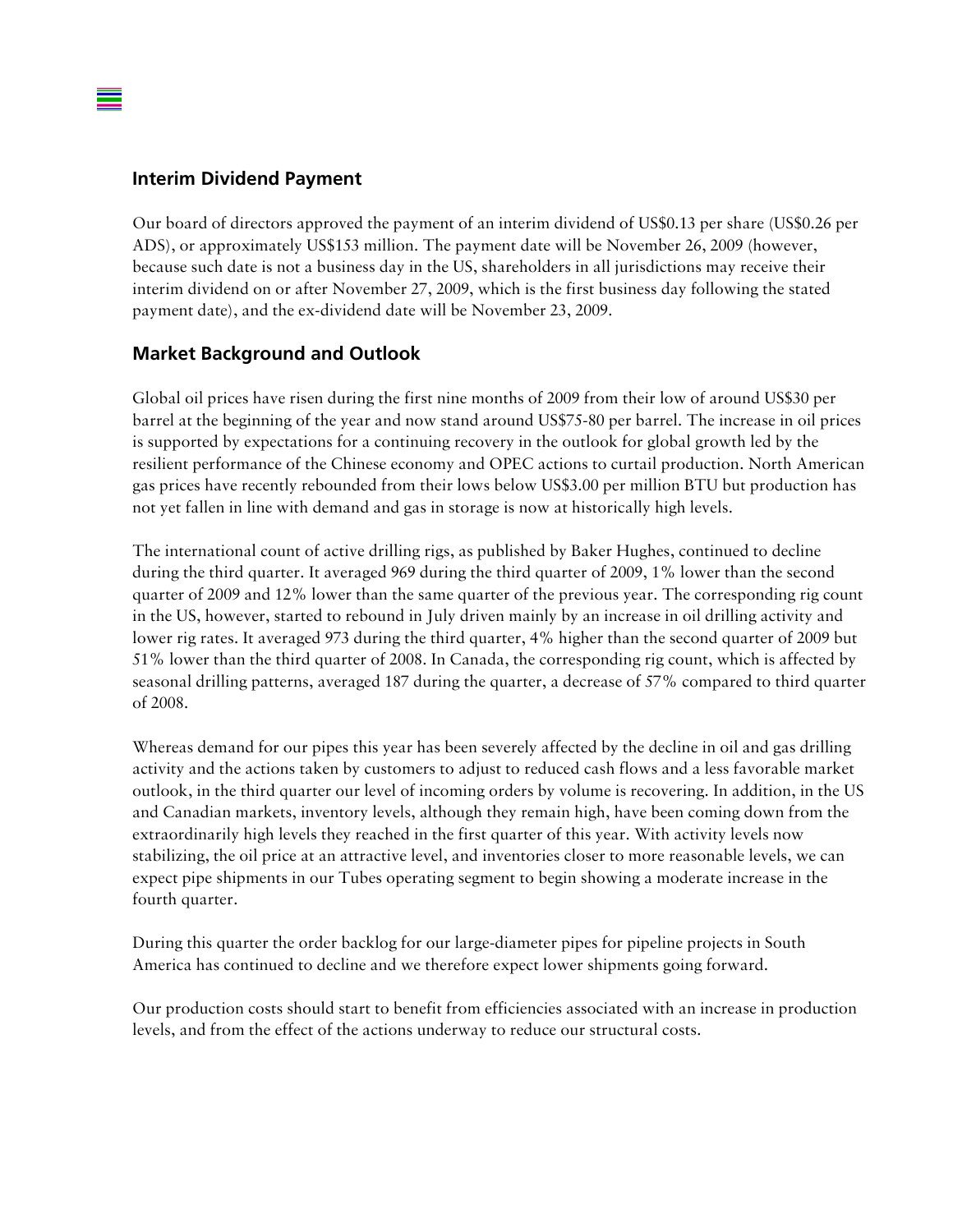Our average selling prices in the coming quarters will reflect a gradual adjustment to the lower levels currently in the market and, consequently, any recovery in net sales and EBITDA will be more modest than that of our shipments.

| <b>Sales volume (metric tons)</b> | Q3 2009 | Q3 2008   | Increase/(Decrease) |
|-----------------------------------|---------|-----------|---------------------|
| Tubes - Seamless                  | 407,000 | 669,000   | (39%)               |
| Tubes - Welded                    | 67,000  | 263,000   | (75%)               |
| Tubes – Total                     | 474,000 | 932,000   | (49%)               |
| Projects - Welded                 | 97,000  | 155,000   | (37%)               |
| <b>Total</b>                      | 571,000 | 1,087,000 | (47%)               |
|                                   |         |           |                     |
| <b>Tubes</b>                      | Q3 2009 | Q3 2008   | Increase/(Decrease) |
| (Net sales - \$ million)          |         |           |                     |
| North America                     | 515.6   | 1,280.8   | $(60\%)$            |
| South America                     | 225.9   | 368.3     | (39%)               |
| Europe                            | 176.9   | 408.1     | (57%)               |
| Middle East & Africa              | 360.4   | 344.2     | 5%                  |
| Far East & Oceania                | 82.3    | 169.9     | (52%)               |
| Total net sales (\$ million)      | 1,361.0 | 2,571.3   | (47%)               |
| Cost of sales (% of sales)        | 58%     | 53%       |                     |
| Operating income (\$ million)     | 285.8   | 856.2     | (67%)               |
| Operating income (% of sales)     | 21%     | 33%       |                     |

#### **Analysis of 2009 Third Quarter Results**

**Net sales of tubular products and services** decreased 47% to US\$1,361.0 million in the third quarter of 2009, compared to US\$2,571.3 million in the third quarter of 2008, in line with shipments as lower like for like prices were offset by a richer product mix. All regions were affected except for the Middle East and Africa which benefited from higher sales of deepwater line pipe products in West Africa. In North America, notwithstanding higher demand for OCTG products in Mexico, demand for OCTG products in the US and Canada declined precipitously due to the decline in drilling activity and inventory reductions. Sales in South America were affected by low levels of demand in Venezuela and Argentina. In Europe, sales were affected by lower demand from the industrial sector, lower demand from distributors serving the process and power plant sector and lower sales of OCTG principally in Romania. Sales in the Far East & Oceania were lower mainly in Japan and China.

| <b>Projects</b>               | O3 2009 | O3 2008 | Increase/(Decrease) |
|-------------------------------|---------|---------|---------------------|
| Net sales (\$ million)        | 288.7   | 319.1   | (10%)               |
| Cost of sales (% of sales)    | 71%     | 73%     |                     |
| Operating income (\$ million) | 59.5    | 44.3    | 34%                 |
| Operating income (% of sales) | 21%     | 14%     |                     |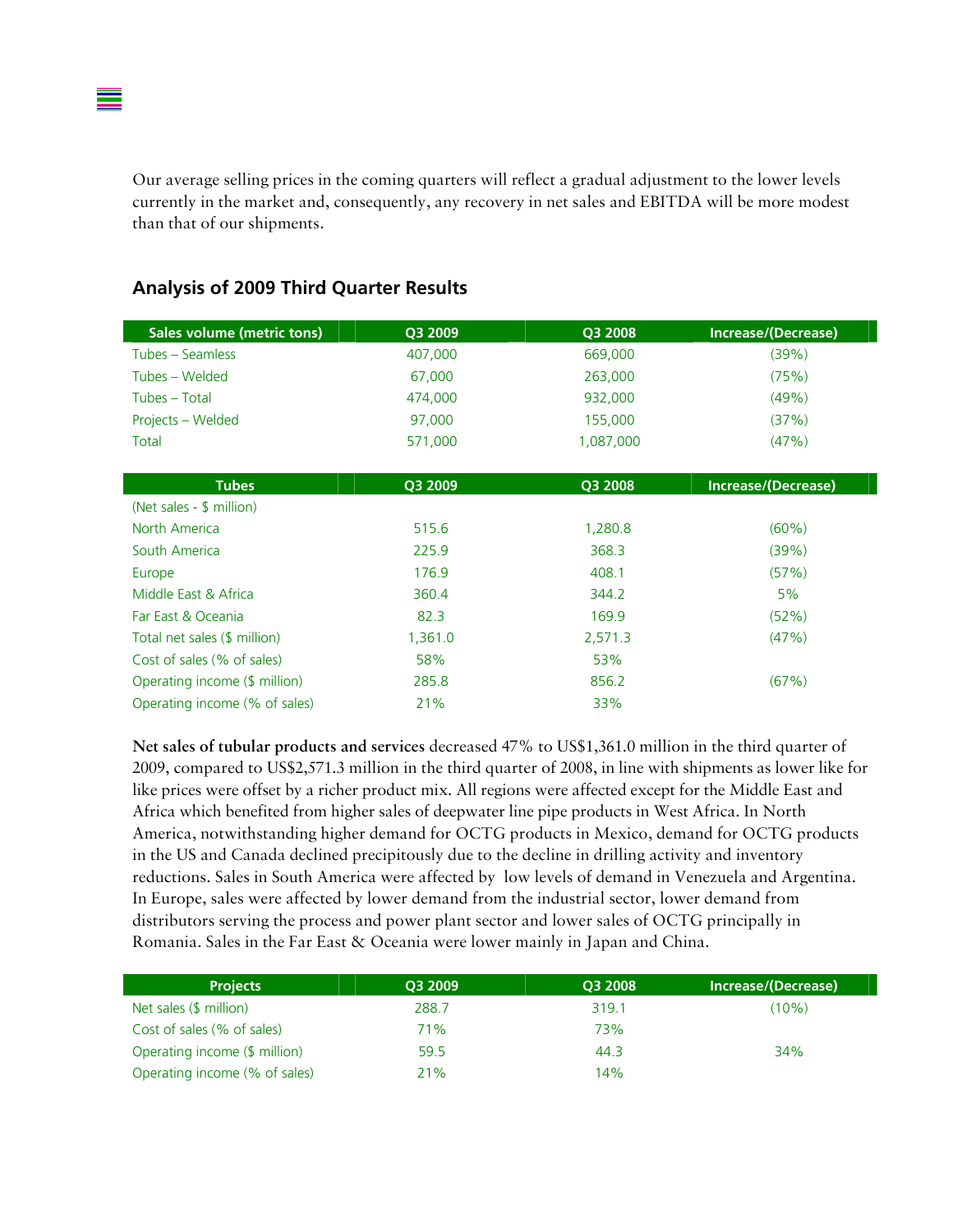**Net sales of pipes for pipeline projects** decreased 10% to US\$288.7 million in the third quarter of 2009, compared to US\$319.1 million in the third quarter of 2008, reflecting a lower level of shipments to gas and other pipeline projects in Brazil and Colombia.

| <b>Others</b>                 | O3 2009 | O3 2008 | Increase/(Decrease) |
|-------------------------------|---------|---------|---------------------|
| Net sales (\$ million)        | 121.7   | 183.6   | (34%)               |
| Cost of sales (% of sales)    | 74%     | 68%     |                     |
| Operating income (\$ million) | 15.2    | 31.4    | (52%)               |
| Operating income (% of sales) | 12%     | 17%     |                     |

**Net sales of other products and services** decreased 34% to US\$121.7 million in the third quarter of 2009, compared to US\$183.6 million in the third quarter of 2008. Although demand for our Brazilian industrial equipment business remained firm, demand for our US electric conduit business was substantially lower and sales of sucker rods were affected by lower activity.

**Selling, general and administrative expenses**, or SG&A, increased as a percentage of net sales to 18.5% in the quarter ended September 30, 2009 compared to 14.7% in the corresponding quarter of 2008, mainly due to the effect of fixed and semi-fixed expenses over lower revenues.

**Net interest expenses** decreased to US\$20.6 million in the third quarter of 2009 compared to US\$21.5 million in the same period of 2008. Interest expenses in the third quarter of 2009, include US\$11.1 million of losses on interest rate swaps entered into in order to minimize the volatility effect of floating rate debt assumed to finance the acquisitions of Maverick and Hydril.

**Other financial results** recorded a loss of US\$15.4 million during the third quarter of 2009, compared to a loss of US\$31.7 million during the third quarter of 2008. These results largely reflect gains and losses on net foreign exchange transactions and the changes in the fair value of derivative instruments and are partially offset by changes to our net equity position. These gains and losses are mainly attributable to variations in the exchange rates between our subsidiaries' functional currencies (other than the US dollar) and the US dollar, in accordance with IFRS.

**Equity in earnings of associated companies** generated a gain of US\$10.3 million in the third quarter of 2009, compared to a gain of US\$24.3 million in the third quarter of 2008. These gains mainly derived from our equity investment in Ternium.

**Income tax charges** totalled US\$97.6 million in the third quarter of 2009, equivalent to 30% of income before equity in earnings of associated companies and income tax, compared to US\$272.7 million in the third quarter of 2008, equivalent to 31% of income before equity in earnings of associated companies and income tax.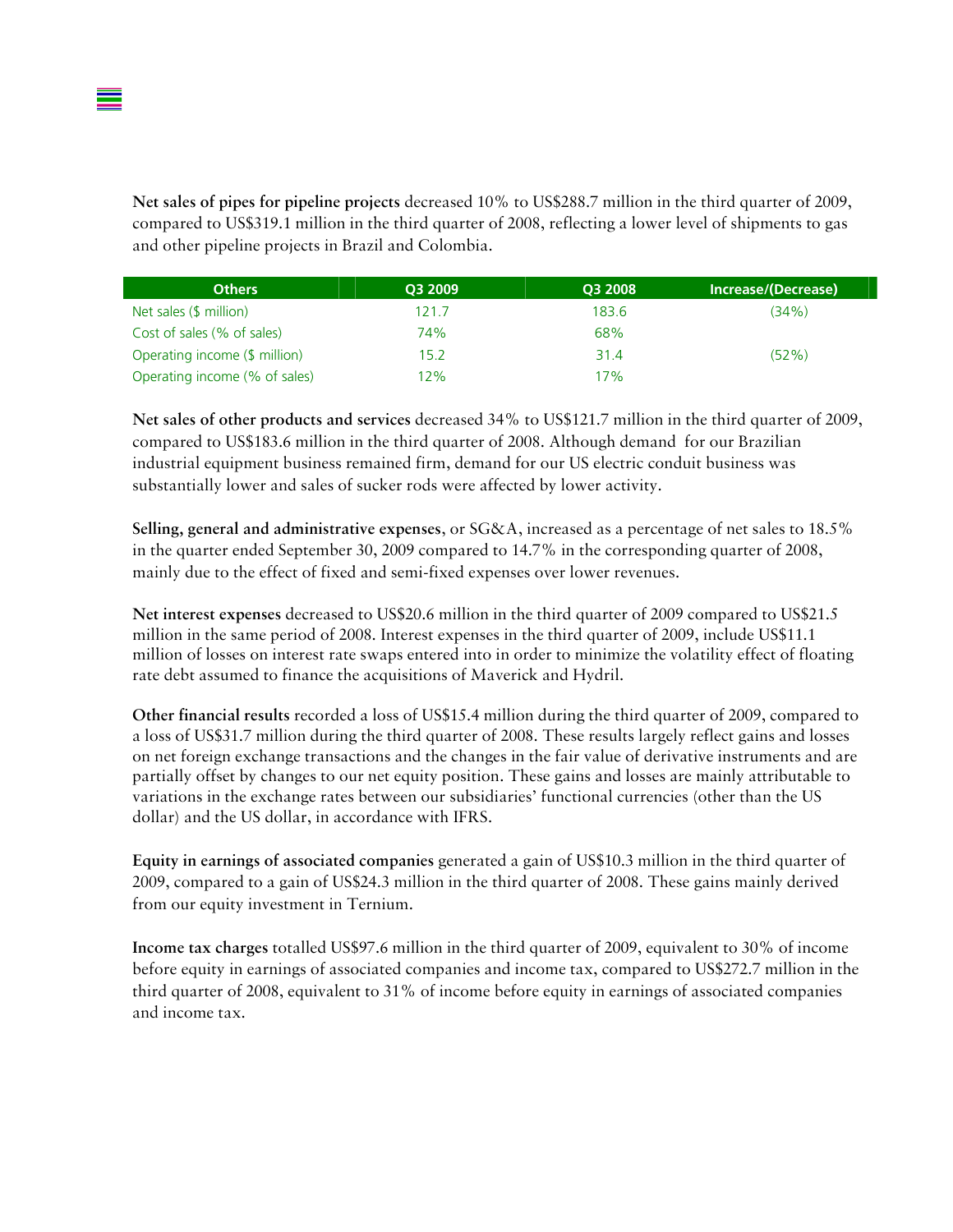**Income attributable to minority interest** decreased to US\$7.4 million in the third quarter of 2009, compared to US\$60.5 million in the corresponding quarter of 2008 as we registered lower profits at our Confab subsidiary and losses at our NKKTubes subsidiary.

#### **Cash Flow and Liquidity**

Net cash provided by operations during the third quarter of 2009 was US\$772.4 million (US\$2,647.0 million in the first nine months), compared to US\$242.8 million in the third quarter of 2008 (US\$1,085.7 million in the first nine months). Working capital decreased by US\$359.5 million during the third quarter, mainly due to inventories decrease of US\$248.2 million and trade receivables decrease of US\$241.6 million, partially offset by a decrease in customer advances of US\$104.2 million.

Capital expenditures amounted to US\$101.5 million in the third quarter of 2009 (US\$327.8 million in the first nine months), compared to US\$131.8 million in the third quarter of 2008 (US\$337.1 million in the first nine months).

During the first nine months of 2009, total financial debt decreased by US\$1,263.7 million to US\$1,713.3 million at September 30, 2009 from US\$2,977.0 million at December 31, 2008. Net financial debt during the first nine months of 2009 decreased by US\$1,949.3 million to a positive net cash position of US\$556.9 million at September 30, 2009.

#### **Analysis of 2009 First Nine Months Results**

**Net income** attributable to equity holders in the company during the first nine months of 2009 was US\$939.2 million, or US\$0.80 per share (US\$1.59 per ADS), which compares with net income attributable to equity holders in the company during the first nine months of 2008 of US\$2,031.1 million, or US\$1.72 per share (US\$3.44 per ADS). Net income for the first nine months of 2008 includes the result for the sale of Hydril's pressure control business of US\$394.3 million, or US\$0.33 per share (US\$0.67 per ADS). Operating income was US\$1,483.0 million, or 24% of net sales, compared to US\$2,456.4 million, or 28% of net sales. Operating income plus depreciation and amortization was US\$1,858.8 million, or 29% of net sales, compared to US\$2,853.8 million, or 32% of net sales.

| Sales volume (metric tons) | 9M 2009   | 9M 2008   | Increase/(Decrease) |
|----------------------------|-----------|-----------|---------------------|
| Tubes – Seamless           | 1,483,000 | 2,126,000 | (30%)               |
| Tubes – Welded             | 242,000   | 815,000   | (70%)               |
| Tubes - Total              | 1,725,000 | 2,941,000 | $(41\%)$            |
| Projects – Welded          | 271,000   | 457,000   | $(41\%)$            |
| Total                      | 1,996,000 | 3,398,000 | (41% )              |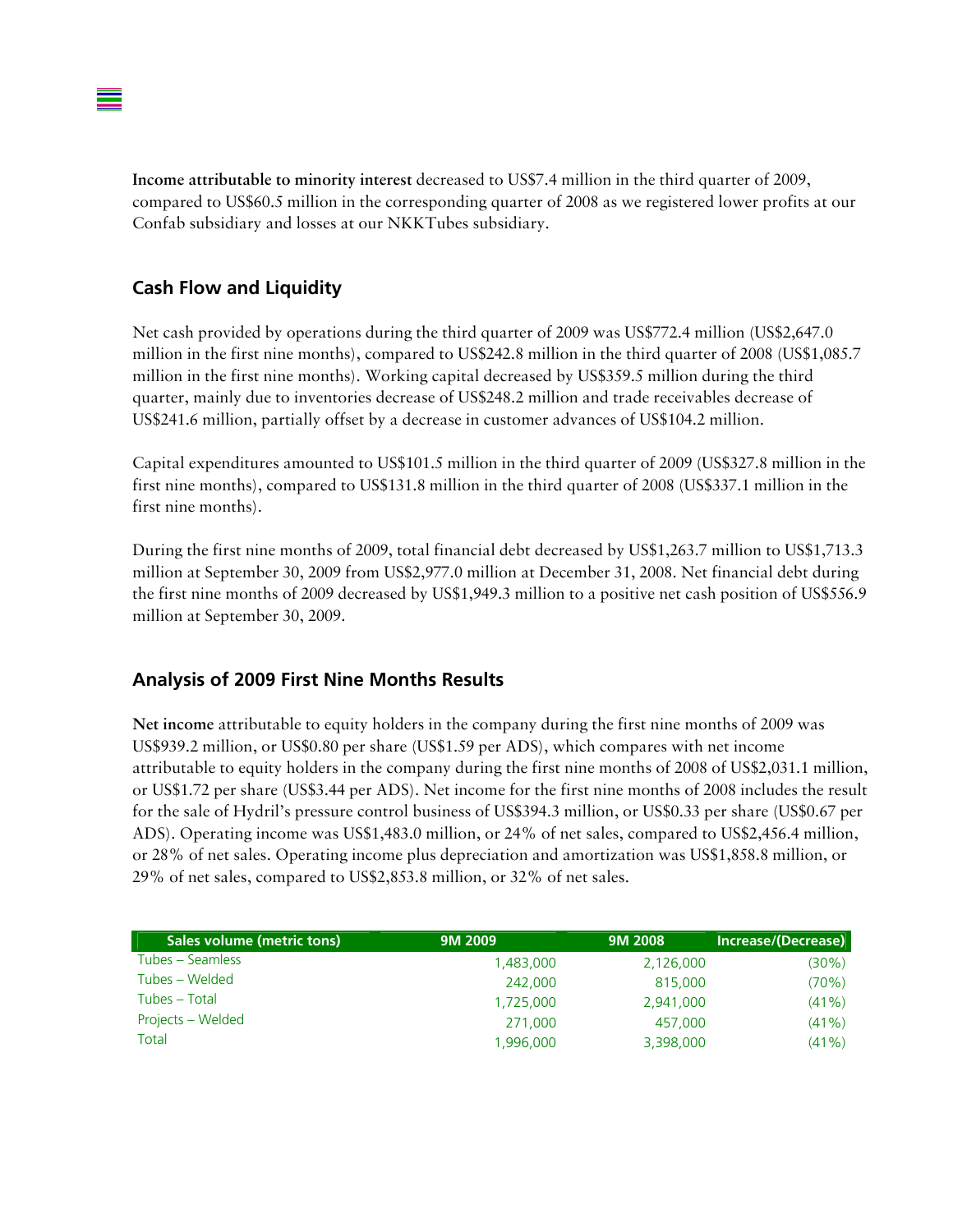| <b>Tubes</b>                  | 9M 2009 | 9M 2008 | Increase/(Decrease) |
|-------------------------------|---------|---------|---------------------|
| (Net sales - \$ million)      |         |         |                     |
| North America                 | 2,192.4 | 3,099.9 | (29%)               |
| South America                 | 720.2   | 897.1   | (20%)               |
| Europe                        | 661.8   | 1,336.5 | $(50\%)$            |
| Middle East & Africa          | 1,208.4 | 1,385.5 | (13%)               |
| Far East & Oceania            | 387.7   | 533.5   | (27%)               |
| Total net sales (\$ million)  | 5,170.4 | 7,252.5 | (29%)               |
| Cost of sales (% of sales)    | 55%     | 54%     |                     |
| Operating income (\$ million) | 1,312.1 | 2,198.2 | $(40\%)$            |
| Operating income (% of sales) | 25%     | 30%     |                     |

**Net sales of tubular products and services** decreased 29% to US\$5,170.4 million in the first nine months of 2009, compared to US\$7,252.5 million in the first nine months of 2008, due to a sharp reduction in volumes, which was partially offset by higher average selling prices, reflecting in part higher proportion of sales of specialized high-end products.

| <b>Projects</b>               | 9M 2009 | 9M 2008 | <b>Increase/(Decrease)</b> |
|-------------------------------|---------|---------|----------------------------|
| Net sales (\$ million)        | 765.4   | 959.0   | (20%)                      |
| Cost of sales (% of sales)    | 72%     | 72%     |                            |
| Operating income (\$ million) |         | 173.2   | $(11\%)$                   |
| Operating income (% of sales) | 20%     | 18%     |                            |

**Net sales of pipes for pipeline projects** decreased 20% to US\$765.4 million in the first nine months of 2009, compared to US\$959.0 million in the first nine months of 2008, reflecting lower deliveries in Brazil, Argentina and Colombia to gas and other pipeline projects.

| <b>Others</b>                 | 9M 2009 | 9M 2008 | Increase/(Decrease) |
|-------------------------------|---------|---------|---------------------|
| Net sales (\$ million)        | 366.4   | 572.9   | (36%)               |
| Cost of sales (% of sales)    | 81%     | 71%     |                     |
| Operating income (\$ million) | 16.8    | 85.0    | (80%)               |
| Operating income (% of sales) | 5%      | 15%     |                     |

**Net sales of other products and services** decreased 36% to US\$366.4 million in the first nine months of 2009, compared to US\$572.9 million in the first nine months of 2008, reflecting lower sales of electric conduit pipes and sucker rods, partially offset by higher sales of industrial equipment.

**Selling, general and administrative expenses**, or SG&A, increased as a percentage of net sales to 17.6% in the nine months ended September 30, 2009 compared to 15.1% in the corresponding nine months of 2008, mainly due to the effect of fixed and semi-fixed expenses over lower revenues.

**Net interest expenses** decreased to US\$71.4 million in the first nine months of 2009 compared to US\$93.0 million in the same period of 2008 reflecting a lower net debt position and lower interest rates. Interest expenses in the first nine months of 2009, include US\$ 14.1 million in losses on interest rate swaps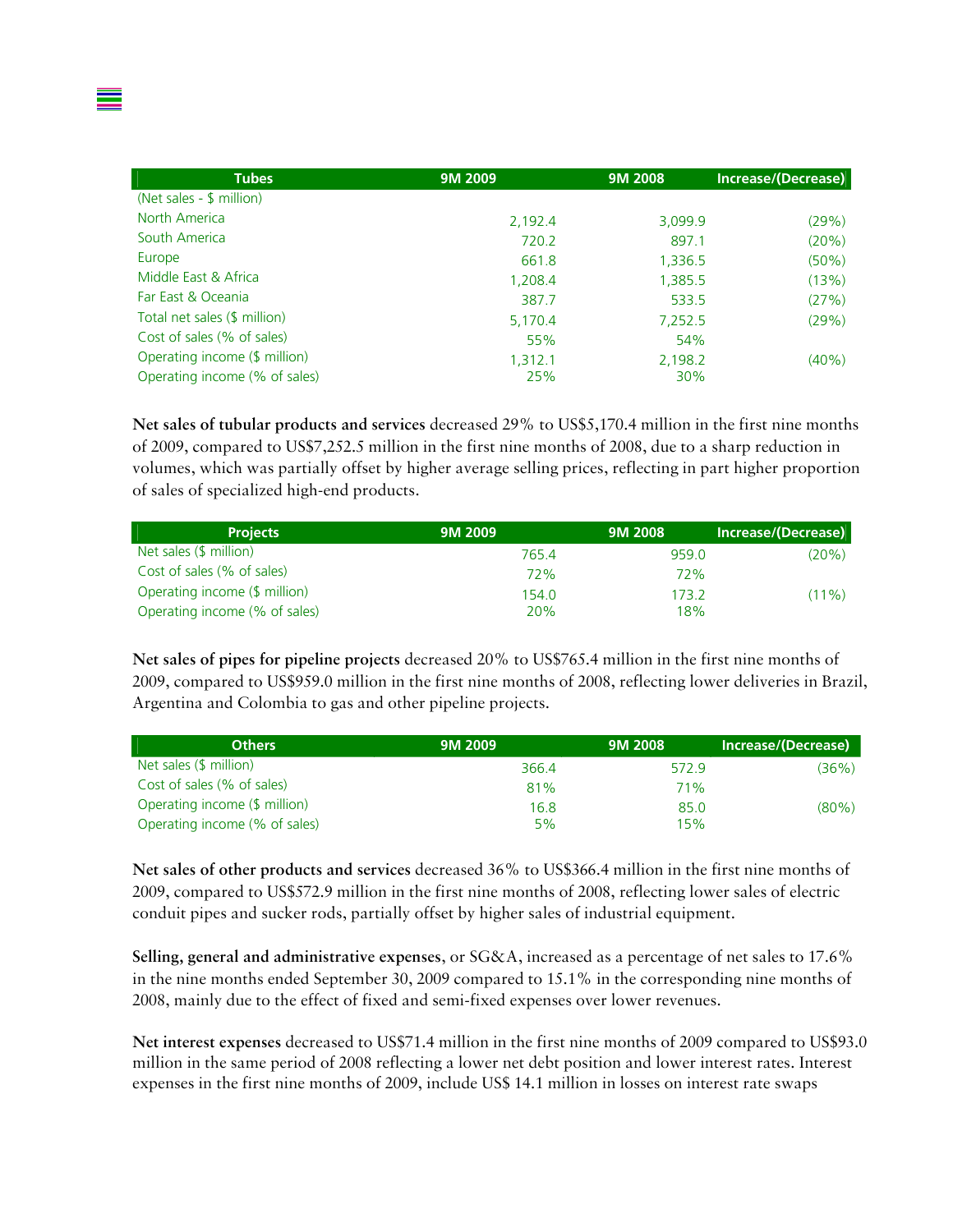entered into in order to minimize the volatility effect of floating rate debt.

**Other financial results** recorded a loss of US\$67.6 million during the first nine months of 2009, compared to a loss of US\$41.2 million during the first nine months of 2008. These results largely reflect gains and losses on net foreign exchange transactions and the changes in the fair value of derivative instruments and are partially offset by changes to our net equity position. These gains and losses are mainly attributable to variations in the exchange rates between our subsidiaries' functional currencies (other than the US dollar) and the US dollar, in accordance with IFRS.

**Equity in earnings of associated companies** generated a gain of US\$68.2 million in the first nine months of 2009, compared to a gain of US\$122.3 million in the first nine months of 2008. These gains were derived mainly from our equity investment in Ternium.

**Income tax charges** totalled US\$417.2 million in the first nine months of 2009, equivalent to 31% of income before equity in earnings of associated companies and income tax, compared to US\$701.1 million in the first nine months of 2008, equivalent to 30% of income before equity in earnings of associated companies and income tax.

**Result for discontinued operations** amounted to a loss of US\$28.1 million in the first nine months of 2009, corresponding to our Venezuelan operations that are being nationalized, compared to a gain of US\$417.8 million in the corresponding period of 2008, of which US\$394.3 million corresponded to the result of the sale of Hydril's pressure control business.

**Income attributable to minority interest** decreased to US\$27.7 million in the first nine months of 2009, compared to US\$130.0 million in the corresponding nine months of 2008, mainly reflecting lower results at our Confab and NKKTubes subsidiaries.

*Some of the statements contained in this press release are "forward-looking statements". Forwardlooking statements are based on management's current views and assumptions and involve known and unknown risks that could cause actual results, performance or events to differ materially from those expressed or implied by those statements. These risks include but are not limited to risks arising from uncertainties as to future oil and gas prices and their impact on investment programs by oil and gas companies.* 

*Press releases and financial statements can be downloaded from Tenaris's website at www.tenaris.com/investors.*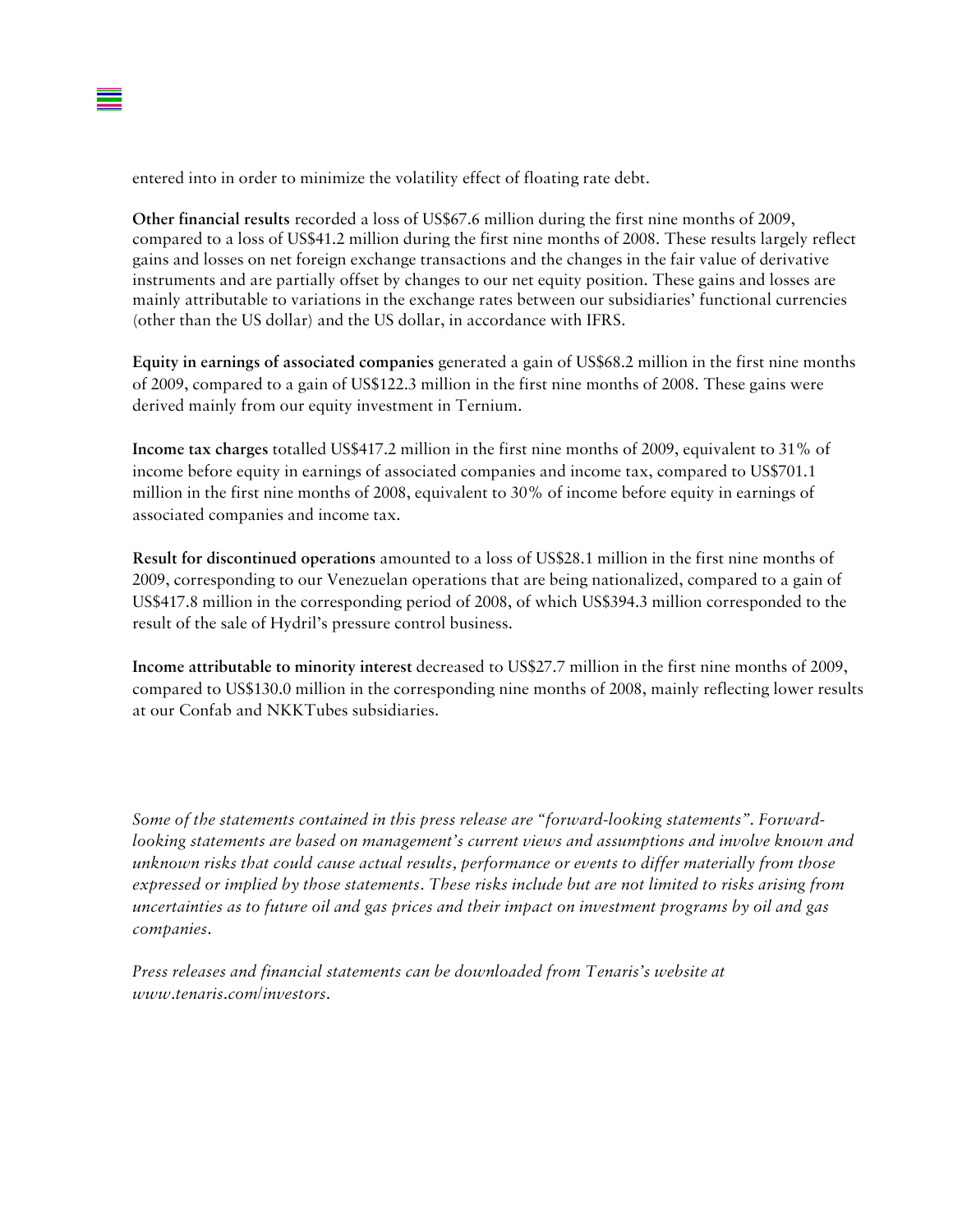### Consolidated Condensed Interim Income Statement

≣

| (all amounts in thousands of U.S. dollars)     | Three-month period<br>ended September 30, |               |               | Nine-month period<br>ended September 30, |  |
|------------------------------------------------|-------------------------------------------|---------------|---------------|------------------------------------------|--|
|                                                | 2009                                      | 2008          | 2009          | 2008                                     |  |
| <b>Continuing operations</b>                   | (Unaudited)                               |               |               | (Unaudited)                              |  |
| Net sales                                      | 1,771,475                                 | 3,073,978     | 6,302,107     | 8,784,402                                |  |
| Cost of sales                                  | (1,080,161)                               | (1, 712, 417) | (3,708,372)   | (5,015,248)                              |  |
| <b>Gross profit</b>                            | 691,314                                   | 1,361,561     | 2,593,735     | 3,769,154                                |  |
| Selling, general and administrative expenses   | (327, 234)                                | (450, 453)    | (1, 110, 240) | (1,328,491)                              |  |
| Other operating income (expense), net          | (3, 528)                                  | 20,688        | (504)         | 15,741                                   |  |
| <b>Operating income</b>                        | 360,552                                   | 931,796       | 1,482,991     | 2,456,404                                |  |
| Interest income                                | 10,435                                    | 16,910        | 23,172        | 45,591                                   |  |
| Interest expense                               | (31,007)                                  | (38, 442)     | (94, 589)     | (138, 566)                               |  |
| Other financial results                        | (15, 377)                                 | (31, 664)     | (67, 643)     | (41, 236)                                |  |
| Income before equity in earnings of associated |                                           |               |               |                                          |  |
| companies and income tax                       | 324,603                                   | 878,600       | 1,343,931     | 2,322,193                                |  |
| Equity in earnings of associated companies     | 10,294                                    | 24,290        | 68,229        | 122,253                                  |  |
| Income before income tax                       | 334,897                                   | 902,890       | 1,412,160     | 2,444,446                                |  |
| Income tax                                     | (97, 583)                                 | (272, 668)    | (417, 175)    | (701, 132)                               |  |
| Income for continuing operations               | 237,314                                   | 630,222       | 994,985       | 1,743,314                                |  |
| <b>Discontinued operations</b>                 |                                           |               |               |                                          |  |
| Result for discontinued operations             |                                           | 935           | (28, 138)     | 417,841                                  |  |
| Income for the period                          | 237,314                                   | 631,157       | 966,847       | 2,161,155                                |  |
| Attributable to:                               |                                           |               |               |                                          |  |
| Equity holders of the Company                  | 229,873                                   | 570,635       | 939,188       | 2,031,149                                |  |
| Minority interest                              | 7,441                                     | 60,522        | 27,659        | 130,006                                  |  |
|                                                | 237,314                                   | 631,157       | 966,847       | 2,161,155                                |  |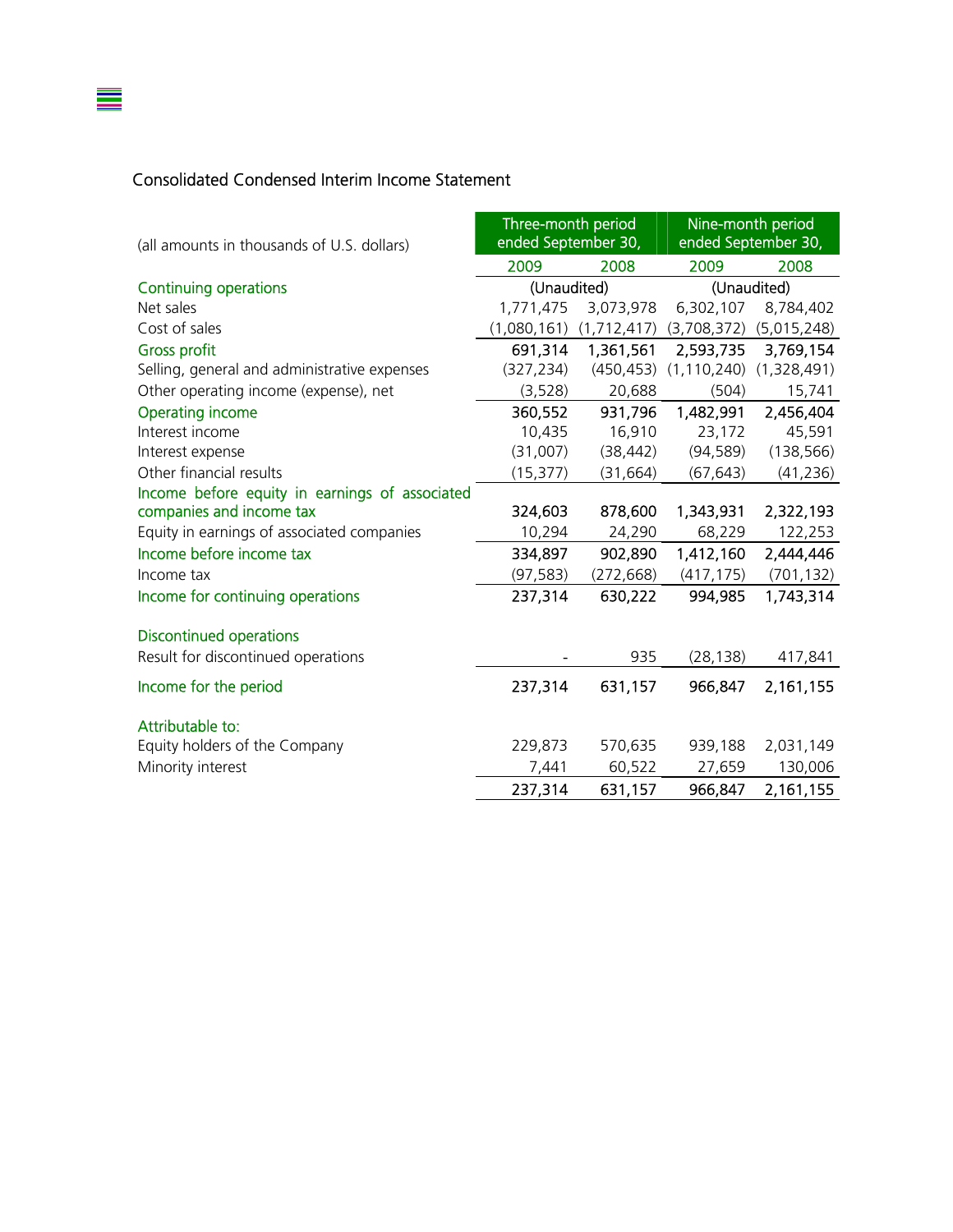## Consolidated Condensed Interim Statement of Financial Position

≣

| (all amounts in thousands of U.S. dollars) |           | At September 30, 2009 |           | At December 31, 2008 |
|--------------------------------------------|-----------|-----------------------|-----------|----------------------|
|                                            |           | (Unaudited)           |           |                      |
| <b>ASSETS</b>                              |           |                       |           |                      |
| Non-current assets                         |           |                       |           |                      |
| Property, plant and equipment, net         | 3,193,279 |                       | 2,982,871 |                      |
| Intangible assets, net                     | 3,707,914 |                       | 3,826,987 |                      |
| Investments in associated companies        | 578,758   |                       | 527,007   |                      |
| Other investments                          | 31,835    |                       | 38,355    |                      |
| Deferred tax assets                        | 195,778   |                       | 390,323   |                      |
| Receivables                                | 81,143    | 7,788,707             | 82,752    | 7,848,295            |
| <b>Current assets</b>                      |           |                       |           |                      |
| Inventories                                | 1,902,555 |                       | 3,091,401 |                      |
| Receivables and prepayments                | 225,905   |                       | 251,481   |                      |
| Current tax assets                         | 234,587   |                       | 201,607   |                      |
| Trade receivables                          | 1,295,386 |                       | 2,123,296 |                      |
| Available for sale assets                  | 21,572    |                       |           |                      |
| Other investments                          | 528,861   |                       | 45,863    |                      |
| Cash and cash equivalents                  | 1,741,352 | 5,950,218             | 1,538,769 | 7,252,417            |
|                                            |           |                       |           |                      |
| <b>Total assets</b>                        |           | 13,738,925            |           | 15,100,712           |
| <b>EQUITY</b>                              |           |                       |           |                      |
| Capital and reserves attributable to the   |           |                       |           |                      |
| Company's equity holders                   |           | 8,982,765             |           | 8,176,571            |
| Minority interest                          |           | 618,746               |           | 525,316              |
| <b>Total equity</b>                        |           | 9,601,511             |           | 8,701,887            |
| <b>LIABILITIES</b>                         |           |                       |           |                      |
| Non-current liabilities                    |           |                       |           |                      |
| Borrowings                                 | 844,946   |                       | 1,241,048 |                      |
| Deferred tax liabilities                   | 872,861   |                       | 1,053,838 |                      |
| Other liabilities                          | 202,024   |                       | 223,142   |                      |
| Provisions                                 | 84,695    |                       | 89,526    |                      |
| Trade payables                             | 3,018     | 2,007,544             | 1,254     | 2,608,808            |
| <b>Current liabilities</b>                 |           |                       |           |                      |
| Borrowings                                 | 868,358   |                       | 1,735,967 |                      |
| Current tax liabilities                    | 322,041   |                       | 610,313   |                      |
| Other liabilities                          | 250,986   |                       | 242,620   |                      |
| Provisions                                 | 35,986    |                       | 28,511    |                      |
| Customer advances                          | 152,690   |                       | 275,815   |                      |
| Trade payables                             | 499,809   | 2,129,870             | 896,791   | 3,790,017            |
|                                            |           |                       |           |                      |
| <b>Total liabilities</b>                   |           | 4,137,414             |           | 6,398,825            |
| <b>Total equity and liabilities</b>        |           | 13,738,925            |           | 15,100,712           |